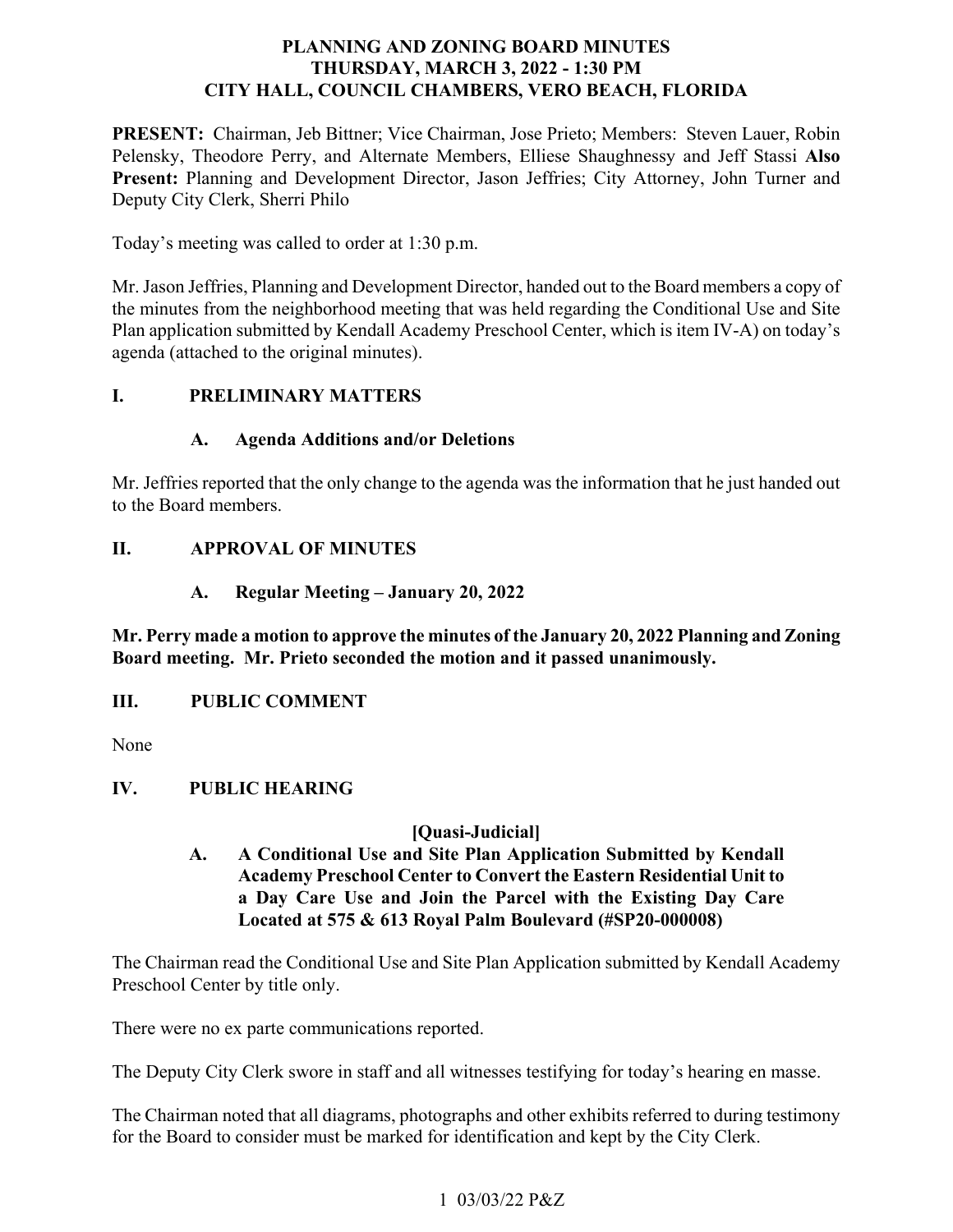presentation (attached to the original minutes). Staff recommends approval of the site plan and Mr. Jeffries, who has been sworn in, went over staff's report accompanied by a Power Point conditional use with the conditions listed in staff's report.

Mr. Lauer asked if the parking was grandfathered in.

 Mr. Jeffries reported that there were site plan approvals previously. He noted that it was 1980 when the daycare use was put in and there were different standards at that time.

 requirements. He said that he drives by this area three (3) or four (4) times a week and the only was regarding the parking situation and he wondered why they were not addressing it. Mr. Lauer said so what Mr. Jeffries is stating is that even though they are annexing the duplex and claim they are not going to increase the number of students, it was not going to affect the parking parking appears to be in front of the building. He said the comments at the neighborhood meeting

 the number of licensed employees is driven under the State Code by the number of students. Therefore, if the number of students are not increasing they are not increasing the number of licensed employees. He reported that staff was told that they were not changing the number of Mr. Jeffries reported that the Code currently states under daycare facilities they are required to have 1.5 parking spaces per licensed employee (Code Section 63.04 – Parking Ratios). He explained that students.

 Mr. Bittner said they are approved to have 150 students and asked how many students were currently enrolled.

Mr. Jeffries said that would be a question for the applicant.

Mr. Bittner asked is the duplex on two (2) separate lots.

Mr. Jeffries said it is a single lot duplex.

 the benefit that is being conferred by proposing a unity of title. Mr. Bittner asked if both parcels have the same zoning and the same land use designation, what is

 Mr. Jeffries explained that it is protection to the City to ensure that a property that is developed in unity with another parcel that they don't get sold separately and then both parcels become nonconforming.

Mr. Bittner asked if a traffic study was done.

 Mr. Jeffries answered no. He explained that they used existing data from the Florida Department of Transportation, which stated that the current level of service for Royal Palm Boulevard was Level C.

 light, you can sit through two (2) or three (3) cycles of the light. Mr. Bittner said he knows it is seasonal, but over the past 30-days if you try to get through the traffic

 Mr. Jeffries explained that level of service is not the intersections, but the roadway segments. He noted they are not increasing the number of students so this project does not trip any type of traffic review where intersections would be reviewed.

 Ms. Shaughnessy asked is the driveway in front of the duplex going to be used for loading and unloading.

## 2 03/03/22 P&Z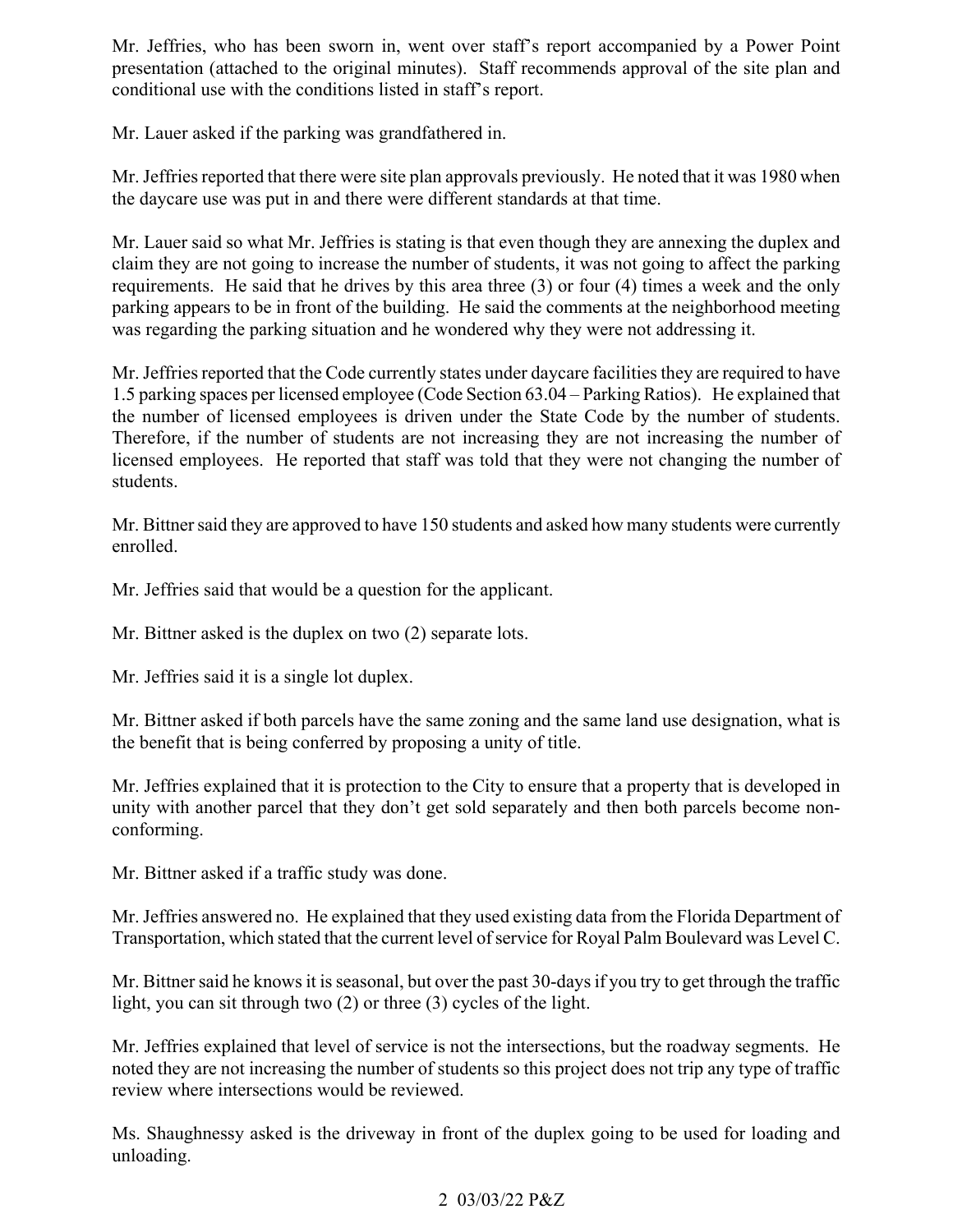### Mr. Jeffries answered no.

 Board members a copy the floor plans and the full site plan submittal (marked as Exhibit A, attached to the original minutes). He explained that he gave the Board members a copy of the full site plan submittal because for some reason the landscape plan omitted some of the trees. He noted that they using the duplex to expand the daycare facility. The reason to expand the facility was not to increase the number of students or teachers, but to spread the classrooms out. He explained that currently they have two (2) classrooms with three (3) teachers with one (1) of the teachers floating would like. They would use the duplex for an additional classroom for the floating teacher to have a permanent classroom to teach. They are not adding any more teachers or students. It is simply to provide better service. He reported that the classroom area would be approximately 300-square feet and the other side of the duplex would be an apartment with about 1,200 square-feet. He then original minutes). He explained that the yellow and blue highlighted area shown is the exiting duplex. The blue area would be the classroom and the yellow area would be the apartment. The red and pinkish area in the back of the building shows the existing pad and from there they would be extending the sidewalk around the eight (8) parking spaces that goes to the existing campus and that is where they would have the interconnection with the students. The area shown in dots is the plan was approved in 2004. He then showed on the screen the site plan they received from the City B-2, attached to the original minutes). He then showed on the screen an aerial view of the property regarding the neighborhood meeting where there were concerns about the traffic. He reported that Omni Financial, which is located across the street, attended the neighborhood meeting and they have since spoke with the property owner and they are working together to try to find a potential solution. Mr. Joseph Schulke, of Schulke, Bittle and Stoddard, who has been sworn in, handed out to the would be putting in a fence eight (8) feet from the property line with a hedge, as well as adding more trees. He reported that Mr. Albert Blanco purchased the property about a year ago with the hope of back and forth between the two (2) classes. There are more students per classroom than his clients showed on the screen the site plan with areas highlighted (marked as Exhibit B-1, attached to the playground area, which stops 38-feet from the west property line where there is an existing multifamily building and it would be fenced and shrubs planted, as well as having Oak Trees. He noted that the daycare is capped at 150 students and they have been capped at 150 students since the site dated 2004 where he circled the area showing the facility services 150 children (marked as Exhibit (marked as Exhibit B-3, attached to the original minutes). He referred to the comment by Mr. Lauer He said they are not adding any more students or any more teachers so they are not adding any more traffic.

Mrs. Pelensky asked who would be living in the apartment.

 Mr. Schulke said the property owner lives in Miami and comes here often, so this will give him a place to stay while he is here.

Mr. Jeffries noted that this would still have to go through the building permit review process.

 Mr. Lauer referred to the neighborhood meeting. He asked what were the concerns raised regarding parking and the drop off area.

Mr. Schulke said they were concerned about 5<sup>th</sup> Avenue.

Mr. Lauer asked how does the traffic flow when picking up or dropping off the children.

 Mr. Schulke said the parents go through the circle driveway to drop off the children or they stop on the side of the road. They would then either make a three (3) point turn or go through the Omni Financial parking lot area.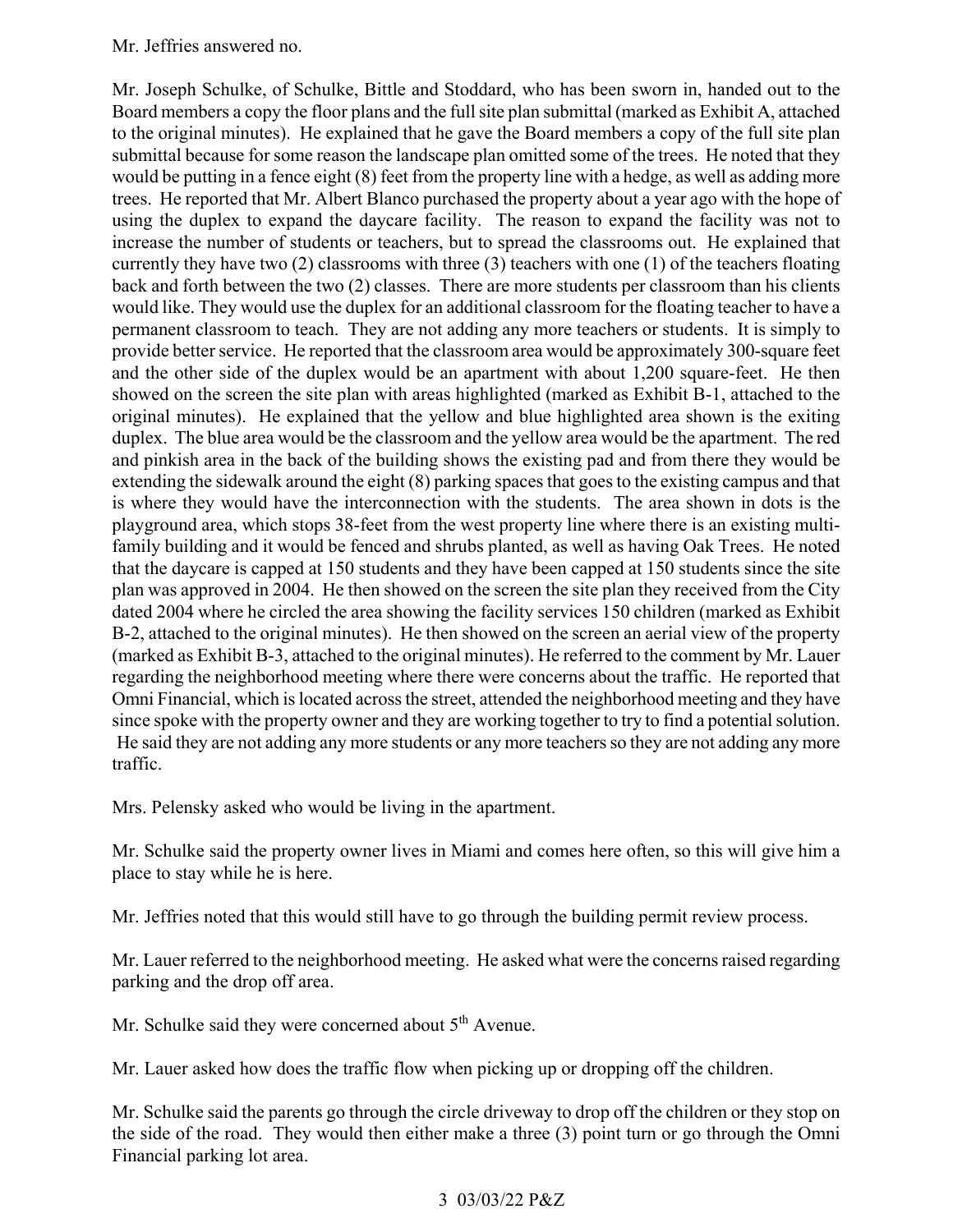Mr. Lauer referred to Exhibit B-3. He said it looks like all the cars were parked somewhere other than the designated parking spaces.

 gravel driveway in the front and sometimes people are parking there. He noted that the original site Mr. Schulke pointed to the area where the parking spaces were being used. He noted that there is a plan of 2004 shows that eight (8) parking spaces were required.

 Mr. Lauer said that his only concern is about the parking and the entire look of the parking lot. He said when he drives by the area there are cars parked all different directions and it looks like a mess.

Mr. Bittner asked how many students are currently enrolled.

 operated in two (2) classrooms. He said this project would allow the third teacher to have her own classroom. He noted that the neighborhood's concern was during the peak pickup and dropoff times, Mr. Albert Blanco, property owner, who has been sworn in, said they are currently at capacity with approximately 150 students. The constraint is that they have three (3) Pre-K classes that are being which occurs in a 30-minute window between 8:30 a.m. and 9:00 a.m. and 4:30 p.m. and 5:00 p.m.

The Chairman opened and closed the public hearing at 2:24 p.m., with no one wishing to be heard.

Mrs. Pelensky noted that every public school has the same issue.

 something done about the parking, as well as the dropoff and pickup area before the Board approves Mr. Lauer thought it was great that they were adding additional class space, but he would like to see this.

 Mrs. Pelensky disagreed. She said they are discussing the building specifically. She said just because some neighbors said something doesn't mean the Board are the ones to tell them they need to fix it.

Mr. Prieto agreed. He said they have the number of parking spaces that are required.

Mr. Bittner asked Mr. Lauer if his concern was parking on Royal Palm Boulevard.

 area in front of the building. He thought that was the only parking that was available. He would Mr. Lauer answered no. He said that he sees some cars parked all different directions in the gravel hope that the Board would use their digression to make it more appealing to the eye as people drive down that street.

Mrs. Pelensky felt that if it was not appealing to the eye, it might be a Code Enforcement problem.

Mr. Bittner said that he understands Mr. Lauer's comment about the physical appearance, but he did not know if it was germane to what the Board was doing today.

 **Mr. Prieto made a motion that the Board approves the Conditional Use and Site Plan application submitted by Kendall Academy Preschool Center to convert the eastern residential unit to a daycare use and join the parcel with the existing daycare located at 575 and 613 Royal Palm Boulevard (SP#20-000008), based on the conditions being met in staff's report based on competent substantial evidence. Mr. Perry seconded the motion and it passed 4-1 with Ms. Shaghnessy voting yes, Mrs. Pelensky yes, Mr. Lauer no, Mr. Prieto yes, and Mr. Bittner yes.**